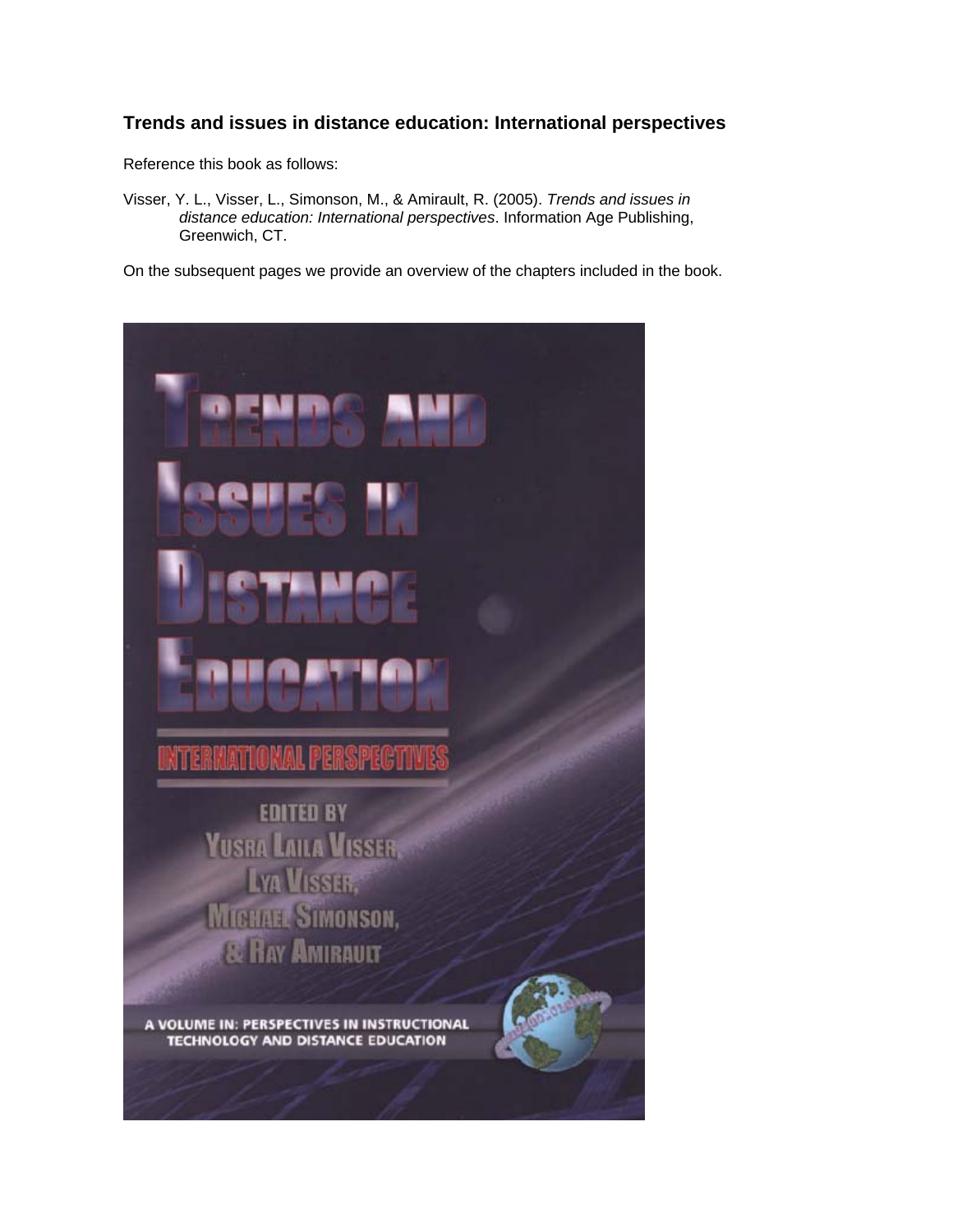# **CONTENTS**

| Introduction |  |
|--------------|--|
|              |  |

*Yusra Laila Visser, Lya Visser, Michael Simonson, and Ray Amirault* 

#### $ix$

## **PART I:**

## **PERSPECTIVES ON GLOBAL TRENDS AND ISSUES IN DISTANCE EDUCATION**

| 1. A Survey of Progressive and Conservative Trends in Education<br>with Implications for Distance Education Practice<br><b>Brent G. Wilson</b> | 3  |
|------------------------------------------------------------------------------------------------------------------------------------------------|----|
| 2. Quality, Accreditation and Recognition: Issues in the Delivery of<br><b>Transnational Education</b><br>Andrea Hope                          | 23 |
| 3. The Long and Short of Distance Education: Trends and Issues<br>from a Planetary Human Development Perspective<br>Jan Visser                 | 35 |
| 4. Distance Education Reappraised: Emerging Trends in Traditional<br>Universities and Corporate Training Institutions<br>Francois Marchessou   | 51 |
| 5. What the World Needs Now: International Research on Distance<br>Education<br>Deborah LaPointe                                               |    |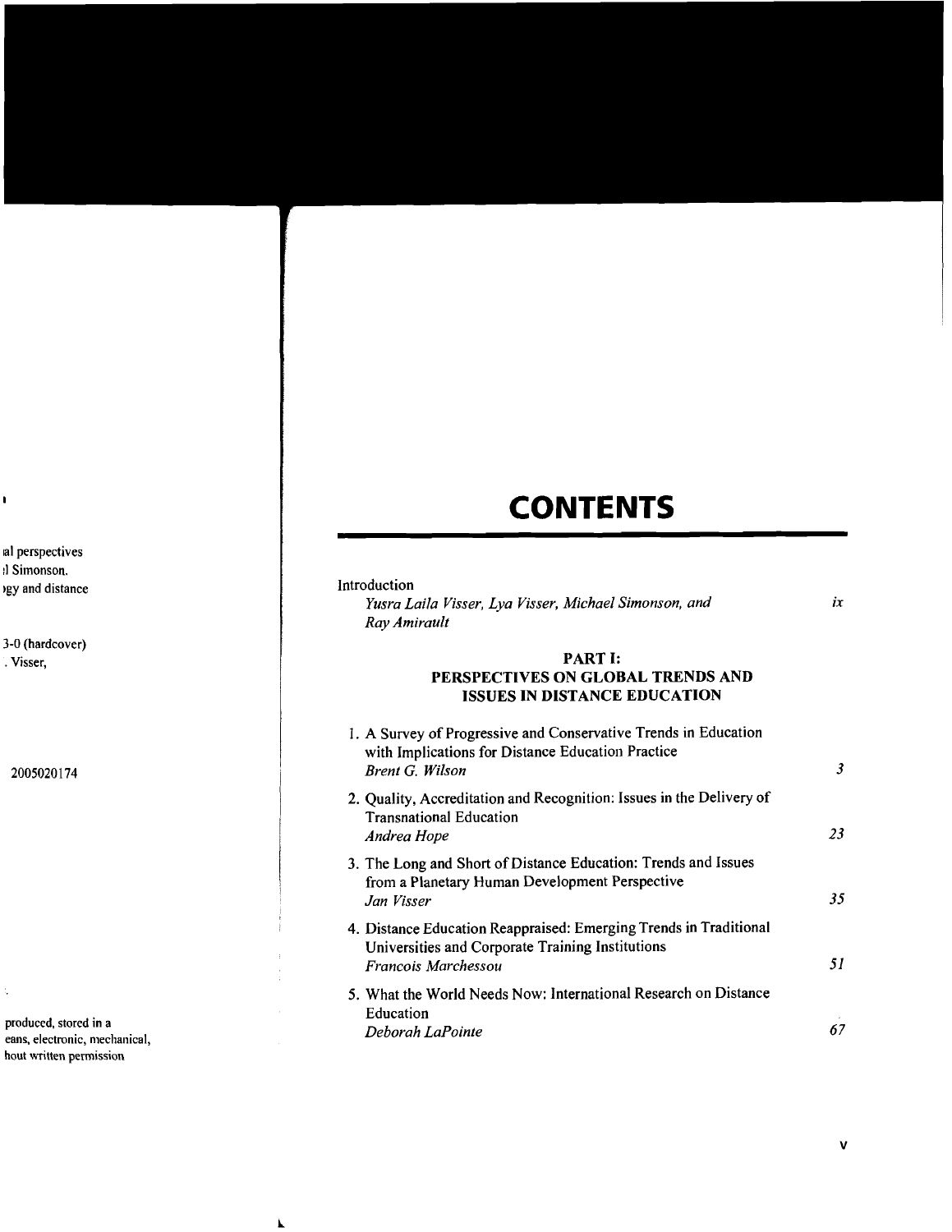#### **PART 11: lNTERV1EWS WITH LEADERS IN INTERNATIONAL DISTANCE EDUCATlON**

| 6. Defining Trends and Issues in Distance Education:<br>An Interview with Don Ely<br>Lya Visser and Kristen Gagnon                                       | 83   |
|----------------------------------------------------------------------------------------------------------------------------------------------------------|------|
| 7. A Career in International Distance Education:<br>An Interview with Barbara Spronk<br>Michael Simonson and Margaret Crawford                           | 91   |
| 8. University-wide Distance Education Implementation:<br>An Interview with Robert Morgan<br>Ray J. Amirault and Jeffery Sievert                          | 97   |
| 9. Personal Perspectives on Trends and Issues in Distance<br>Education: An Interview with Otto Peters<br>Lya Visser and Meira van der Spa                | 107  |
| <b>PART III:</b><br>NATIONAL AND REGIONAL CASE STUDIES IN<br><b>DISTANCE EDUCATION</b>                                                                   |      |
| 10. Open and Distance Learning for Developing Countries:<br>Is the Cup Half Full or is it Still Half Empty?<br>Tony Dodds                                | 117  |
| 11. The Promise of M-learning for Distance Education in<br>South Africa and Other Developing Nations<br>Lya Visser and Paul West                         | 131  |
| 12. British Distance Education: A Proud Tradition<br>Steve Wheeler                                                                                       | 137  |
| 13. Distance Education in Turkey: Experiences and Issues<br><b>Ugur Demiray</b>                                                                          | 163  |
| 14. Supporting Distance Learning in Brazil:<br>Applications of a Multimedia Digital Library<br><b>Fredric Michael Litto</b>                              | 171. |
| 15. Open and Distance Learning Enhanced through ICTs:<br>A Toy for Africa's Elite or an Essential Tool for<br>Sustainable Development?<br><b>Bob Day</b> | 183  |
| 16. The Role of Distance Education in Turkish Women's Education<br><b>Emine Demiray and Sensu Curabay</b>                                                | 205  |